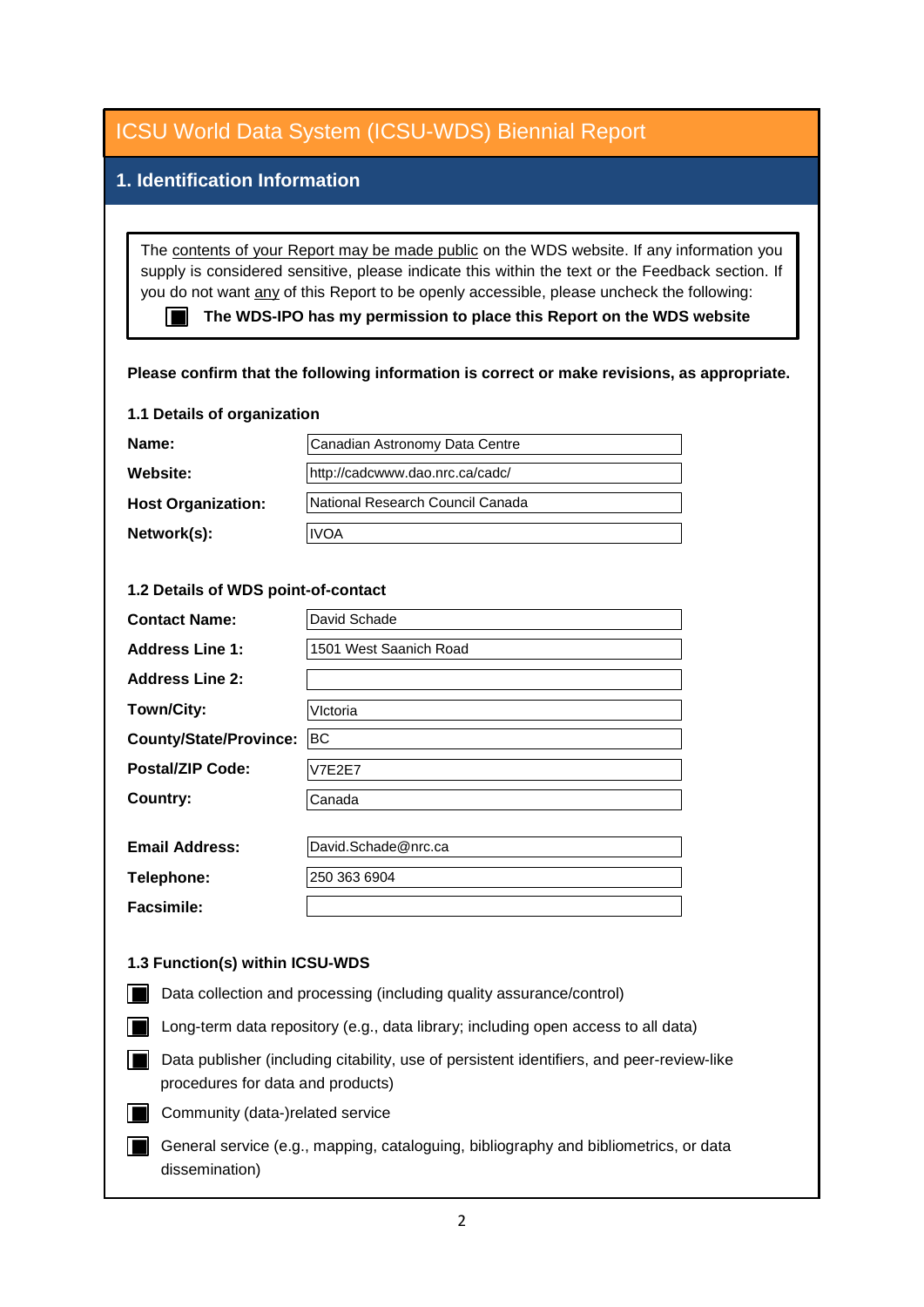### **2. Remit & Status**

#### **2.1 Please provide a short summary of the remit of your organization. [Max. ≈ 250 words]**

 The mission of the Canadian Astronomy Data Centre (CADC) is twofold. First, the CADC provides the data management, from observatory to scientist, for major data collections that have Canadian involvement. Second, the CADC is a collaborator and the technical hub of the Canadian Advanced Network for Astronomy Research (CANFAR) which is a university-led organization that manages a broader network of research data management services that includes that CADC. CANFAR provides cloud processing, user-managed (dropbox-like) storage systems, virtual-machine management and other services. CANFAR services run on infrastructure provided by Compute Canada (the national organization for Advanced Computing).

 Stakeholders in CADC include observatories, researchers, collaborative science teams, Compute Canada, Research Data Canada, CANARIE (the national research internet organization), and the National Research Council.

#### **Guidance**

- Include here
	- o The mission of your organization and its responsibilities
	- o Links to strategic documents/business plans for achieving this mission
	- o Any stakeholders, for example, data producers/depositors and user community(ies)

### **2.2 Please provide a short summary of the current status of your organization. [Max. ≈ 250 words]**

Organizational Structure: Group Leader, Software Development Manager, Operations Manager, Science Coordinator, Project Manager. Staff total 23 Annual Budget: Approximately \$2 Million Canadian dollars.

 The CADC had over 5000 users in 85 countries worldwide, about 300 in Canada in 2014. CADC manages about 2.5 Petabytes of data storage. In 2014 we delivered 30 million files or 806 Terabytes of data to users. Users deposited 48 million files or 152 Terabytes into our system.

Since 2011 the CADC was acknowledged as a resource in 495 refereed publications.

Staffing and budget have remained nearly constant in the past two years.

#### **Guidance**

- Give details on your
	- o Organizational structure, including the connections to your host organization
	- o Funding
	- o Staffing levels
	- o Usage statistics, for instance, number of national/international users or downloads
- In particular, please indicate any changes to the above over the last two years and whether any changes are anticipated to occur within the next two years.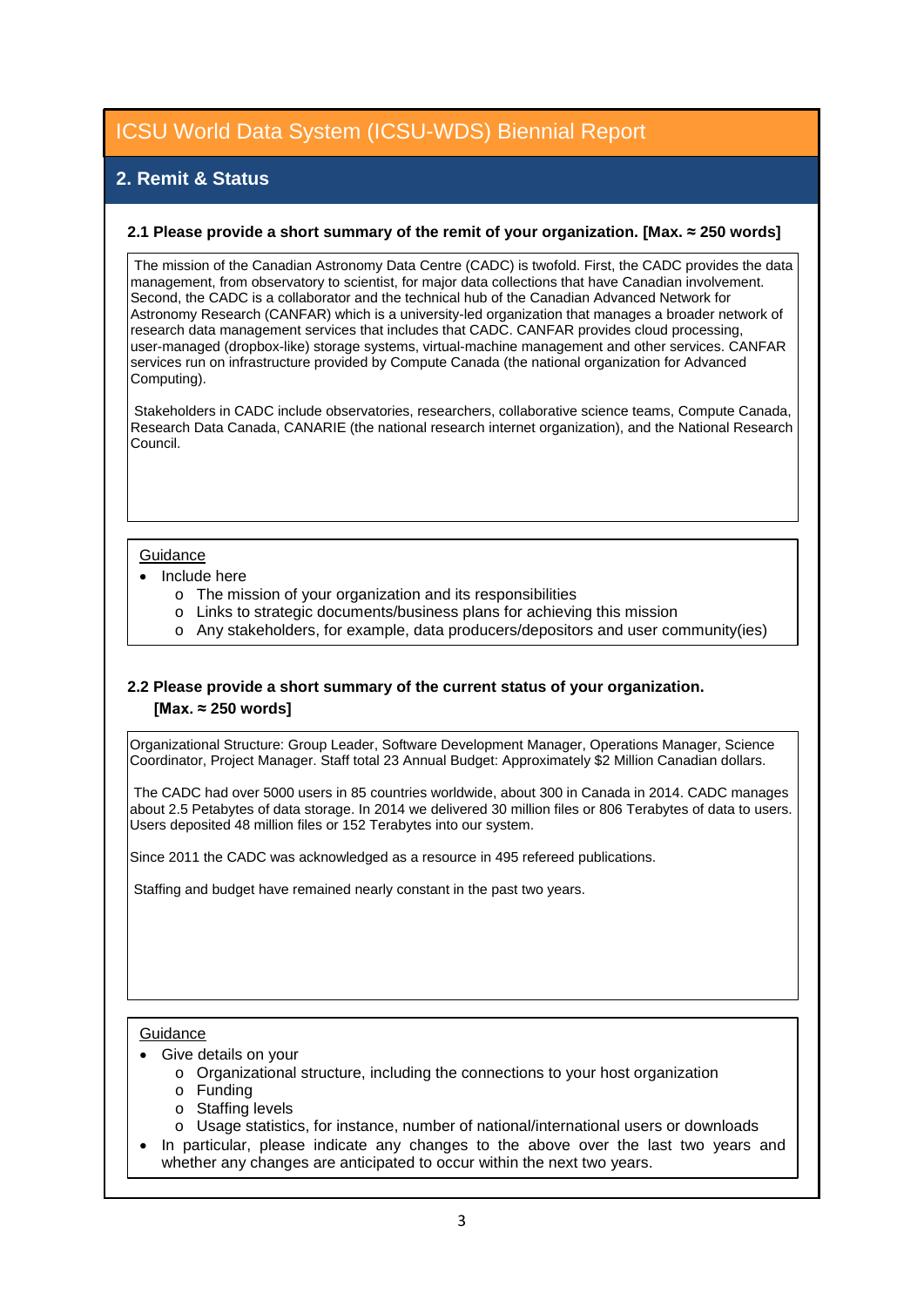### **3. Activities & Developments**

**Note: In this section, you may wish to cite other reports your organization has generated (e.g., annual reports), as deemed necessary. Please provide links to those reports here and reference them in your responses. [Free text]**

### **3.1 Please list any major conferences/meetings attended by your organization over the previous two years. [Max. ≈ 100 words]**

 International Virtual Observatory Alliance meeting Banff October 2014. Astronomical Data Analysis Software and Systems meeting Calgary October 2014. SciDataCon 2014, Delhi, India CANRIE National Summit, Toronto, September 2014 Research Data Alliance, Amsterdam September 2014 US National Data Service meeting June 2014 International Virtual Observatory meeting Madrid, May 2014

#### **3.2 Please list any major articles or research papers produced by your organization over the previous two years. [Max. ≈ 100 words]**

This is a recent paper led by one of our collaborating organizations but including our staff as authors.

http://adsabs.harvard.edu/abs/2014arXiv1412.4399E

### **3.3 Please list any capacity building/training efforts by your organization over the previous two years. [Max. ≈ 100 words]**

A major capacity building effort was a CANARIE funded Network Enabled Platforms proposal that developed new services in cloud processing, group management and authorization, virtual machine on demand services

**3.4 Please mention any engagement by your organization with ICSU research programmes [\(list available here\)](http://www.icsu.org/what-we-do/@@category_search?path=/icsu/what-we-do&Subject:list=International%20Research%20Collaboration) and with WDS (e.g., in Working Groups). [Max. ≈ 100 words]**

I believe that I was nominated to be a member of the WDS Scientific Committee. I have not heard anything about the outcome of that process.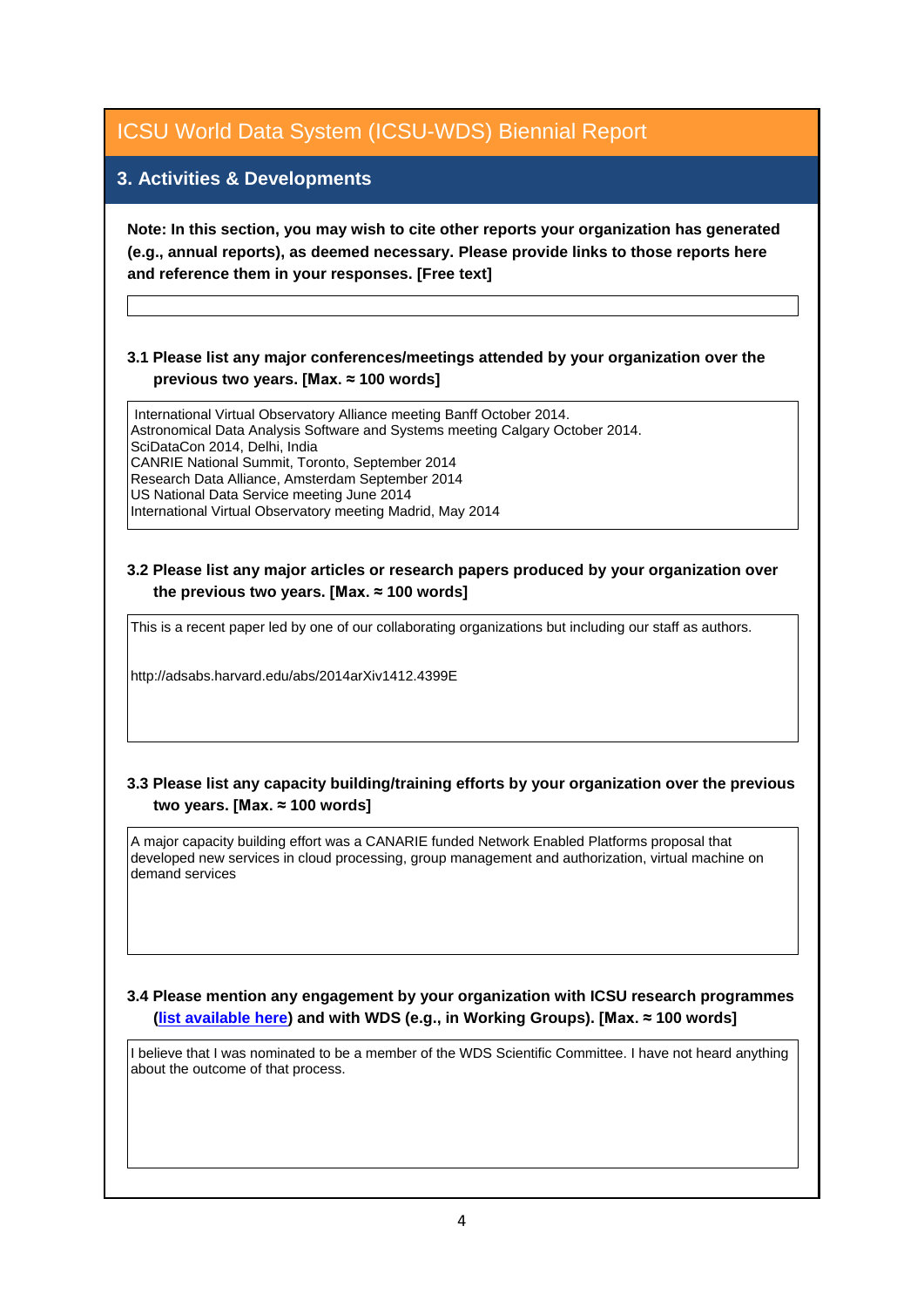### **3. Activities & Developments (Continued)**

### **3.5 Please give an overview of the status of any previously ongoing and new scientific and technological developments within your organization over the previous two years. [Max. ≈ 200 words]**

 The main thrust of our development work is to build capacity on the national high-performance computing grid infrastructure to support research data management. Our focus is to create new systems that can serve a wide range of multi-disciplinary research communities.

This work is done in partnership with CANFAR, the National Research Council Canada, Research Data Canada, Compute Canada, CANARIE and the observatories.

We are operating and improving a distributed cloud infrastructure for data-intensive research.

### **3.6 Please give an overview of any new data, products, and services offered by your organization over the previous two years. [Max. ≈ 200 words]**

 We have begun to work with the East Asian Observatory that now owns the Jazmes Clerk Maxwell Telescope. This is the first time we have faced the closure and ownership transfer of an observatory and the transfer of operational responsibility to new operators. This is our first expereience with dealing with the long-term preservation of data collections following the withdrawl of Canada as an operator of the telescope.

 We have migrated our cloud computing environment from Nimbus to OpenStack to remain aligned with Compute Canada infrastructure. This was a major challenge for our users and for our development and operations staff. The system is now fully operational for virtual-machine-on-demand (VMOD) services and for batch cloud processing.

### **3.7 Please give an overview of any new standards or best practices adopted by your organization over the previous two years. [Max. ≈ 200 words]**

 We remain committed to the development of new standards with the International Virtual Observatory Alliance (IVOA) and have held all of the main leadership positions in that organizations. We also remain committed to implementing prototypes and production level installations of major IVOA standards.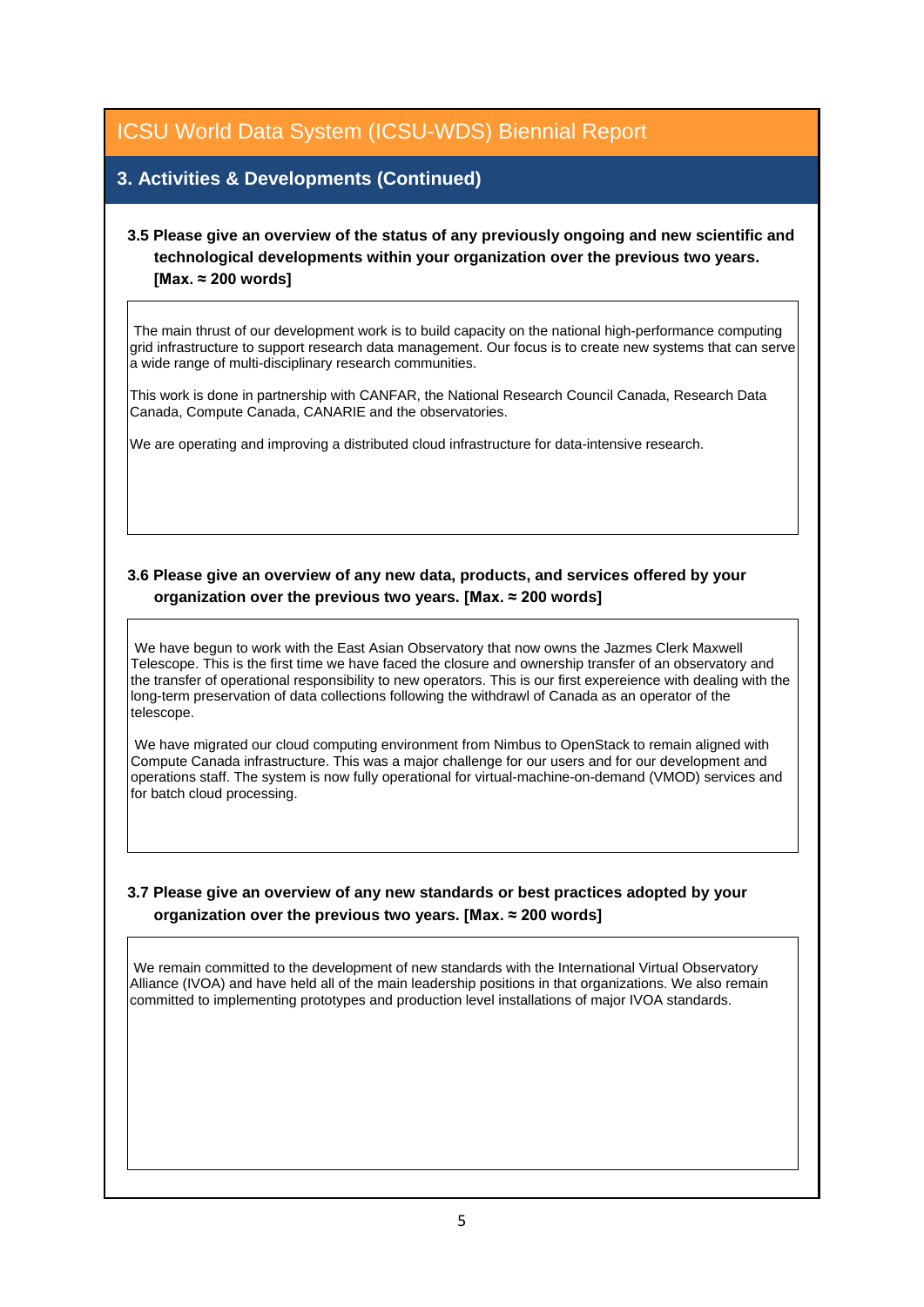### **4. Assessment & Accreditation**

**4.1 Please supply details of any formal assessment or accreditation your organization has undergone within the last two years (other than WDS certification). [Max. ≈ 100 words]**

None.

#### **Guidance**

• An assessment or accreditation should ideally be performed by external body, for example, the Data Seal of Approval, an umbrella organization (network), or certification under ISO 9001. However, it may also include the adoption of an internal Quality Management System/Framework without official ISO 9001 certification. If your organization has a documented Quality Manual, please mention this and attach it to your report.

**4.2 Please list any changes within your organization related to its accreditation as a WDS Member. In particular, please refer to any feedback given by the Reviewers of your organization's application on WDS criteria that required future clarification or improvement. [Max. ≈ 450 words]**